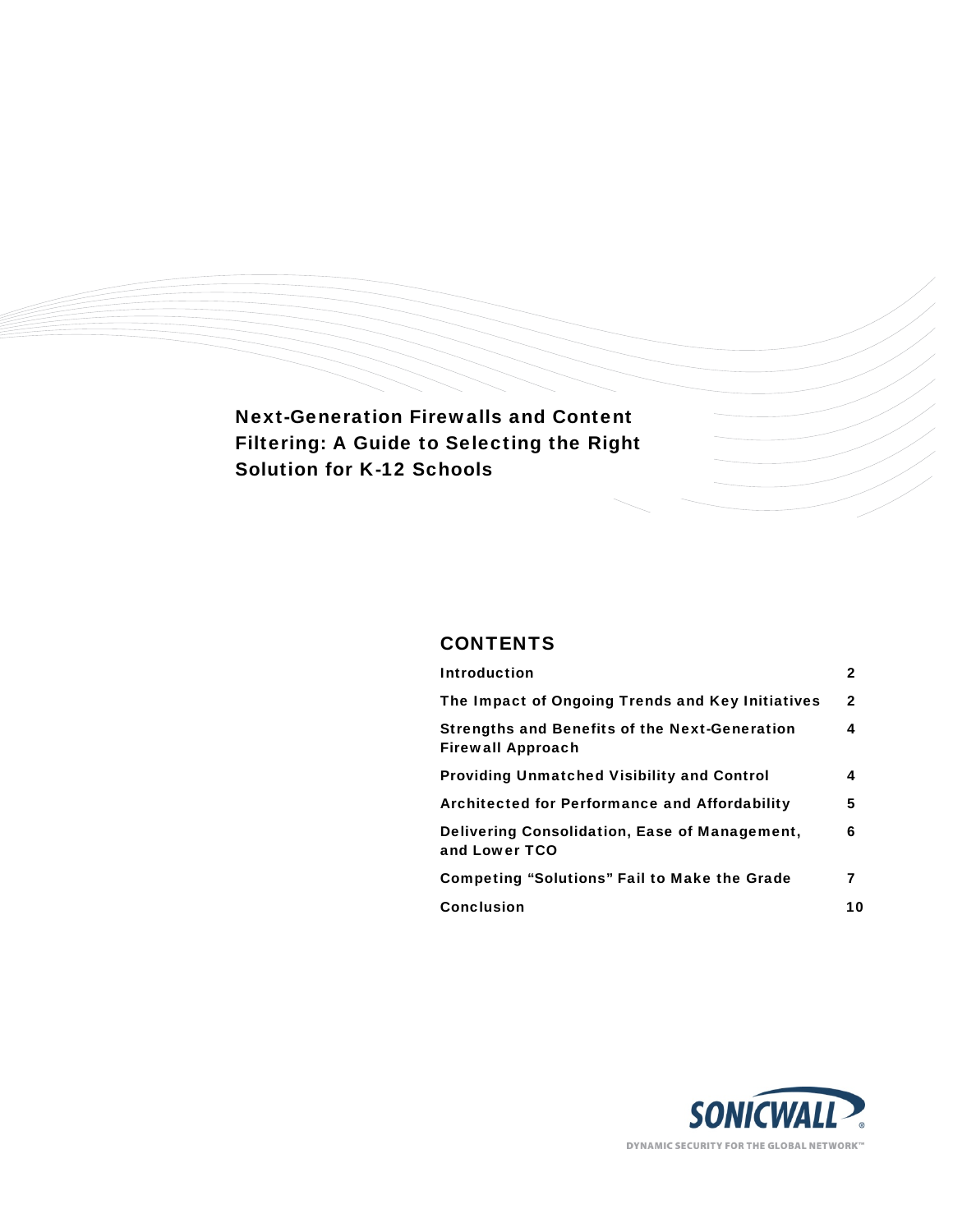# Executive Summary

This paper discusses how Next-Generation Firewalls (NGFWs) address the security and content filtering challenges faced by today's K-12 organizations. NGFWs deliver a comprehensive and highly granular solution for network security, bandwidth management and content control that reduces the cost and complexity of running educational networks. This paper also provides a competitive analysis of leading NGFWs and Content Filtering solutions from Cisco, Fortinet, Juniper, Lightspeed, SonicWALL and Websense.

# Introduction

If you are an IT professional at K-12 schools, you are faced with a growing list of educational and administrative demands on your network. Do any of the following issues sound familiar?

- E-learning,  $21^{st}$ -century classroom, and anytime/anywhere learning initiatives have pushed your existing network security solution to its limits.
- Your existing network security solution requires a collection of "helper" products to deliver adequate threat protection and other essential security capabilities, driving up costs and management complexity.
- Your existing content filtering solution is too costly.
- **Inadequate network capacity and performance are resulting in high latency and a negative user** experience for students and staff.
- Web 2.0, collaboration, and multi-media apps are causing bandwidth usage and associated costs to grow out of control
- Your network security solution is incapable of identifying and providing granular control over the specific apps and users consuming network resources.
- You are stuck with "one-size-fits-all" access rules that either constrain access or do not protect resources well enough.
- You are unable to de-prioritize less important traffic in favor of mission critical or time-sensitive apps.

# The Impact of Ongoing Trends and Key Initiatives

IT environments for K-12 organizations are characterized by a number of issues, initiatives, and overarching trends. Chief among these is a growing culture of openness. Once exclusive to the higher education segment, the philosophy that "good learning" is fostered by students being able to freely and thoroughly explore their ideas is now working its way into the K-12 arena. For IT, the result is the need to provide comprehensive protection against the risks that such openness introduces, and to have this protection be as unobtrusive as possible.

Other trends and challenges re-shaping the requirements of an effective K-12 security and networking solution include the following.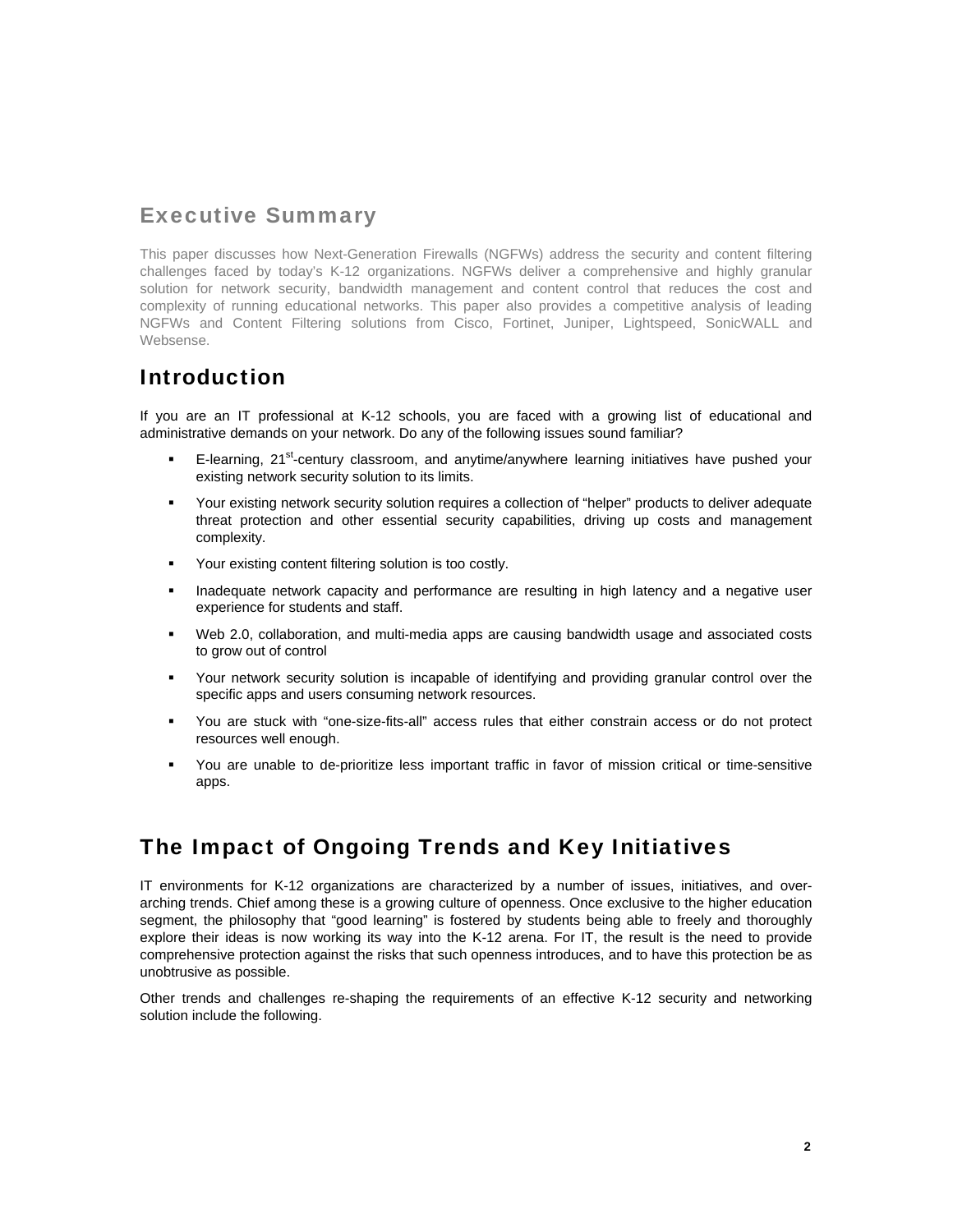## **The 21st century classroom**

Initiatives that support engaged learning and deliver increasingly individualized curricula are necessitating broader access to applications and technologies that facilitate better, more modern teaching and learning methods. This is driving greater network access and Internet usage –not only by students and faculty, but also by parents as they leverage online resources to monitor their children's progress and participate in the education process. Greater protection is required as more users, applications, and resources are exposed to more threats than ever before.

# **Budget constraints and manpower limitations**

Being under-funded is status quo for the majority of school districts, and current economic conditions only make matters worse. Today's K-12 educators are stuck trying to deliver a 21<sup>st</sup> century classroom on a 20<sup>th</sup> century budget. Individual teachers are also being called on to supplement understaffed IT departments by taking an active role in network and system administration. Cost-effectiveness is a critical requirement for K-12 security and networking solutions, but so too are efficiency and ease of management

### **Compliance and data privacy**

Preserving federal subsidies for Internet connectivity and related technologies requires compliance with the Children's Internet Protection Act (CIPA). In practice, this requires far more than a basic URL/content filtering solution. K-12 organizations need the ability to monitor and control the activities of individual users on a broader basis – not just for web traffic. They also need to successfully combat proxy sites (which can be used to bypass many filtering products) and to enforce policies on a granular basis (versus having their users be constrained by "one-size-does-not-fit-all" access rules).

### **Network/Internet bandwidth explosion**

Initially sparked by government subsidies, the recent explosion of network and Internet bandwidth is now fueled by other initiatives. Many school districts are embracing Software as a Service (SaaS) offerings, an approach that allows them to quickly and cost effectively expand their app portfolio without the need for substantial in-house investments. Bandwidth-hungry apps such as LifeSize and other video conferencing solutions are also being used to enable remote/collaborative teaching – or simply to cut travel costs by more efficiently supporting school board meetings. In addition, there is an extensive set of popular e-learning applications (e.g., Mathletics.com, Moodle.org, and Scholastic Read 180), the rising prevalence of online standardized testing, and the use of other online services for summer school and credit recovery programs. The resulting growth in bandwidth usage dictates the need for:

- **High performance, high capacity network security solutions;**
- Better bandwidth visibility, to help rein in costs by minimizing unwanted application traffic; and,
- Better bandwidth and application control, to help manage contention and ensure a positive user experience, particularly for mission critical (e.g., online testing) and latency-sensitive apps (e.g., VoIP and multi-media collaboration).

## **Anytime/anywhere learning**

A sub-component of the 21<sup>st</sup> century classroom, anytime/anywhere learning provides the opportunity for students to learn at their desks, and, ideally, wherever they are located at whatever time they choose. A related issue is the growing need to support network access from a broad range of devices, including ones that are not owned or controlled by the school's IT department. This helps with anytime/anywhere learning, and provides an attractive alternative to historical 1:1 initiatives that can dramatically reduce a school's laptop-related expenditures. Now more than ever, it is necessary to securely enable remote access to educational and administrative resources, and protect these resources from compromised client devices.

#### **Widespread WLAN usage**

In addition to not aligning well with the concept of anytime/anywhere learning, providing fixed network access for all students and staff can be challenging from a physical facilities and cost perspective. This is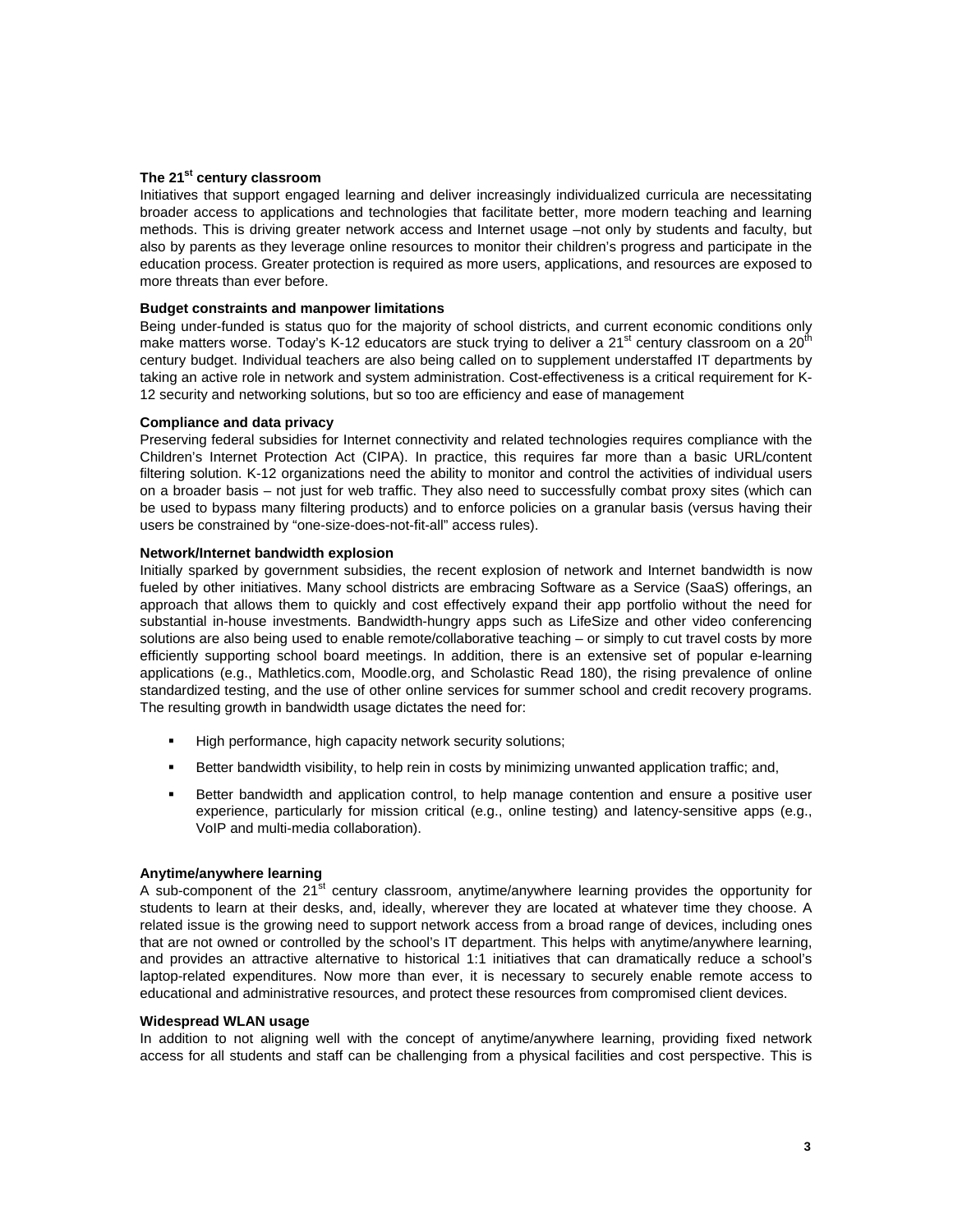why Wireless LAN (WLAN) technology is now common even for K-12 institutions. WLANs, however, bring with them the need to protect against the risks of a networking technology that is often purposefully configured to be relatively permissive and often extends beyond the physical boundaries of the facilities.

# Strengths and Benefits of the SonicWALL Approach

Ongoing trends and initiatives have not changed the requirements for effective security and networking solutions. The legacy products and technologies most organizations continue to rely on have failed to keep pace with these changes.

Consider the traditional stateful inspection firewall. It is unable to reliably distinguish individual applications. Neither can it provide sufficient visibility into how network resources are being consumed, nor enable granular control over users and apps. Attempts to correct these deficiencies have proven incomplete. They also have a negative impact on latency and throughput.

A similar situation persists for commonly deployed web proxy/filtering products. The accuracy, visibility, and granularity of control delivered are simply not sufficient for today's K-12 needs. And it is certainly not commensurate with the annual subscription costs typically incurred!

In both cases – firewall and web filter/proxy – the scope of capabilities provided is insufficient. The result is already over-taxed IT departments must purchase and maintain more point products to fully meet their needs (e.g., for comprehensive threat protection, secure remote access, and WLAN security).

## **The SonicWALL solution for K-12 organizations**

In contrast to the legacy technologies and approaches commonly in use today, SonicWALL® provides K-12 schools and districts of all sizes with next-generation security and networking solutions ideally aligned with emerging requirements. In particular, with the SonicWALL family of Next-Generation Firewalls (NGFWs), K-12 organizations obtain:

- The ability to accurately identify all applications and users on the school's network
- Numerous tools for efficiently visualizing and controlling precisely how network bandwidth is consumed
- Advanced firewalling and web/content filtering capabilities, *plus* an extensive set of essential countermeasures and networking capabilities in a single, consolidated device
- A platform architecture that supports simultaneous operation of all capabilities while introducing minimal latency and delivering maximum throughput

The result is an extremely powerful network security and bandwidth control solution that is easy to implement, operate, manage, and maintain – and is also remarkably cost-effective. It is not uncommon for schools to obtain the fully equipped SonicWALL NGFWs they require for less than they are paying to renew their existing web/URL filtering subscriptions. For example, due to per user licensing, Websense alone can cost three times as much as a central site NGFW from SonicWALL, of which content filtering is just one capability. And those schools that implement Websense still have to pay the costs of a stateful packet inspection firewall, intrusion prevention service and packet shaper.

# Providing Unmatched Visibility and Control

The first of three core technical elements responsible for the strengths and benefits of the SonicWALL NGFW is SonicWALL Application Intelligence, Control, and Visualization (AICV). The key to delivering truly effective network security, AICV is what enables K-12 organizations to support a culture of openness yet still provide comprehensive protection. With AICV, schools can control who has access to which specific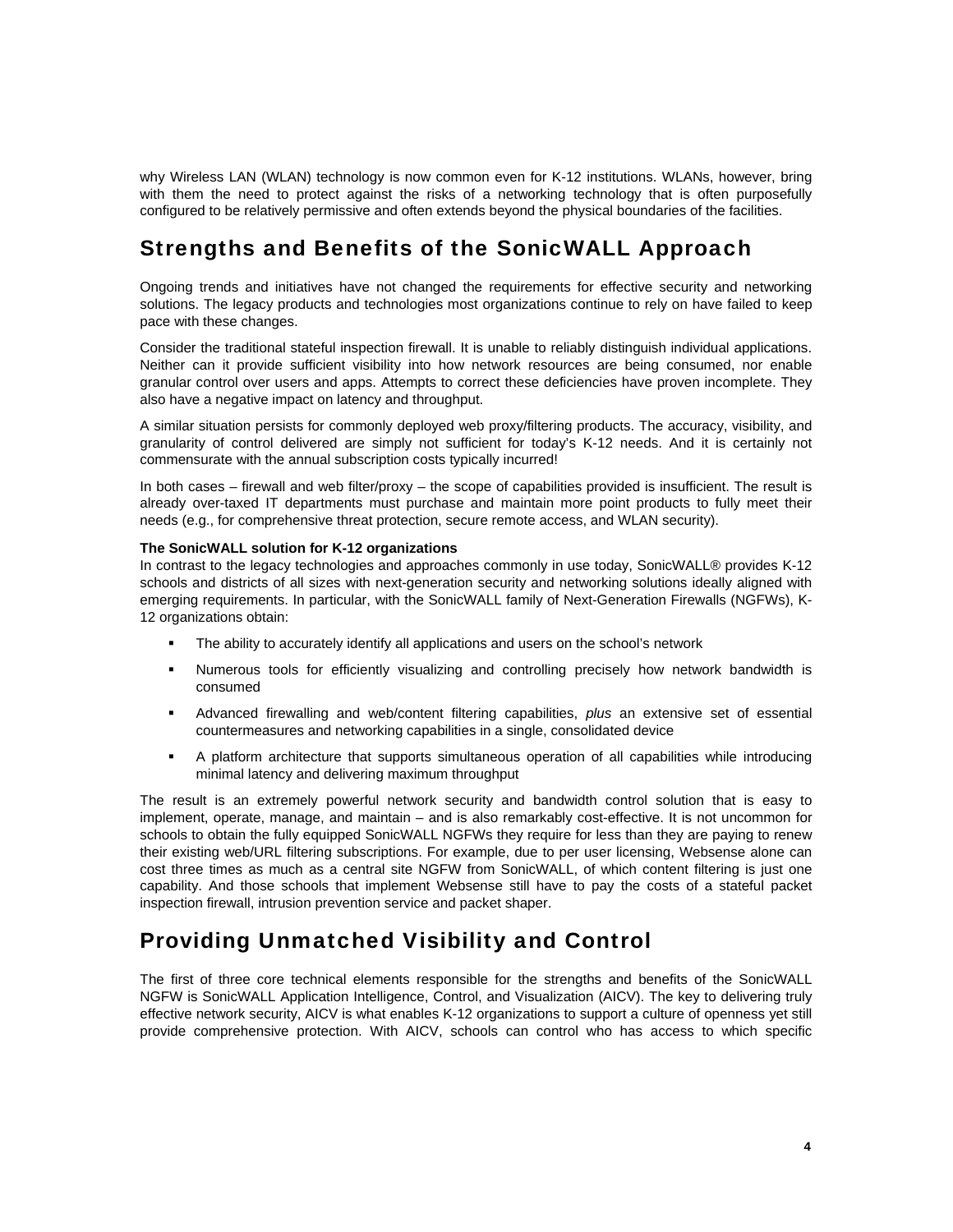resources (e.g., apps and individual app functions) under which specific conditions (e.g., time of day, status of client device), and even to what extent (e.g., in terms of bandwidth allotment).

#### **Application intelligence**

SonicWALL AICV leverages SonicWALL's Reassembly-Free Deep Packet Inspection (RFDPI) and an extensive application signature database to scan every packet – across every protocol, port, and physical interface – to identify and control over 3,500 applications and individual application functions. Unlike traditional stateful inspection-based firewalls (which depend on unreliable methods for classifying network traffic), SonicWALL AICV has no dependence or limitation relative to the ports and protocols being used or the direction of traffic flow. It can optionally be extended to SSL encrypted sessions as well. New signatures are constantly being generated and are automatically delivered and implemented without administrators having to update rules or underlying application objects. Custom signatures can also be created to extend support to any homegrown or uncommon applications a school may be operating, as well as to individual elements of personal or otherwise sensitive information (for data privacy purposes).

### **Application visualization**

Application visualization enables K-12 IT staff to see what is happening on their networks – which specific applications are being used, by which users, when, and to what extent. Such information is essential for policy and rule development, efficient troubleshooting and analysis, demonstrating accountability and compliance, and exposing wasteful or unwarranted consumption of bandwidth.

SonicWALL provides extensive, on-box visualization and analysis tools. The SonicWALL Visualization Dashboard includes the Real-Time Monitor (for viewing summary and system-level information) and the App Flow Monitor (for viewing granular, real-time data pertaining to applications, users, URLs, initiators, responders, threats, VoIP, VPN, devices, and content). Available data can be viewed in multiple formats (e.g., list, pie chart, and graph), subjected to virtually any series of filters, and manipulated in countless ways to maximize its usefulness.

The SonicWALL solution also supports NetFlow/IPFIX with Extensions, an open, industry-standard mechanism. All the same in-depth, application-oriented Dashboard data can be exported to external collectors and tools (e.g., SonicWALL Scrutinizer).

## **Application control**

Application control is the actual enforcement of security policies via the execution of responses to network traffic. This is the end-goal of application intelligence and visibility. With SonicWALL AICV, K-12 IT staff can configure highly flexible policies based on application type, individual application, or specific application functionality (e.g., file transfer within IM), while also accounting for a wide range of contextual variables, including user and device identity, the type of content involved, and time of day, week or month. The SonicWALL solution supports numerous actions – not just allow, block, and log – to manage bandwidth prioritization and limits. Administrators can even create macro-objects consisting of groups of applications, URLs, or URL categories, and then apply bandwidth management rules to those objects. Unlike competing products, applications and URLs need not be managed as separate entities with separate GUIs.

# Architected for Performance and Affordability

The underlying architecture of the SonicWALL Reassembly-Free Deep Packet Inspection® (RFDPI) is a highly efficient, single-pass engine designed specifically for real-time applications and latency sensitive traffic. RFDPI delivers control and protection without proxy connections, handoffs to separate modules, or costly packet processing and stream-reassembly routines. Coupled with a range of purpose-built, multi-core hardware platforms, the result is superior performance and price/performance, even with the extensive feature set SonicWALL NGFWs support and the numerous layer-7 inspections they perform.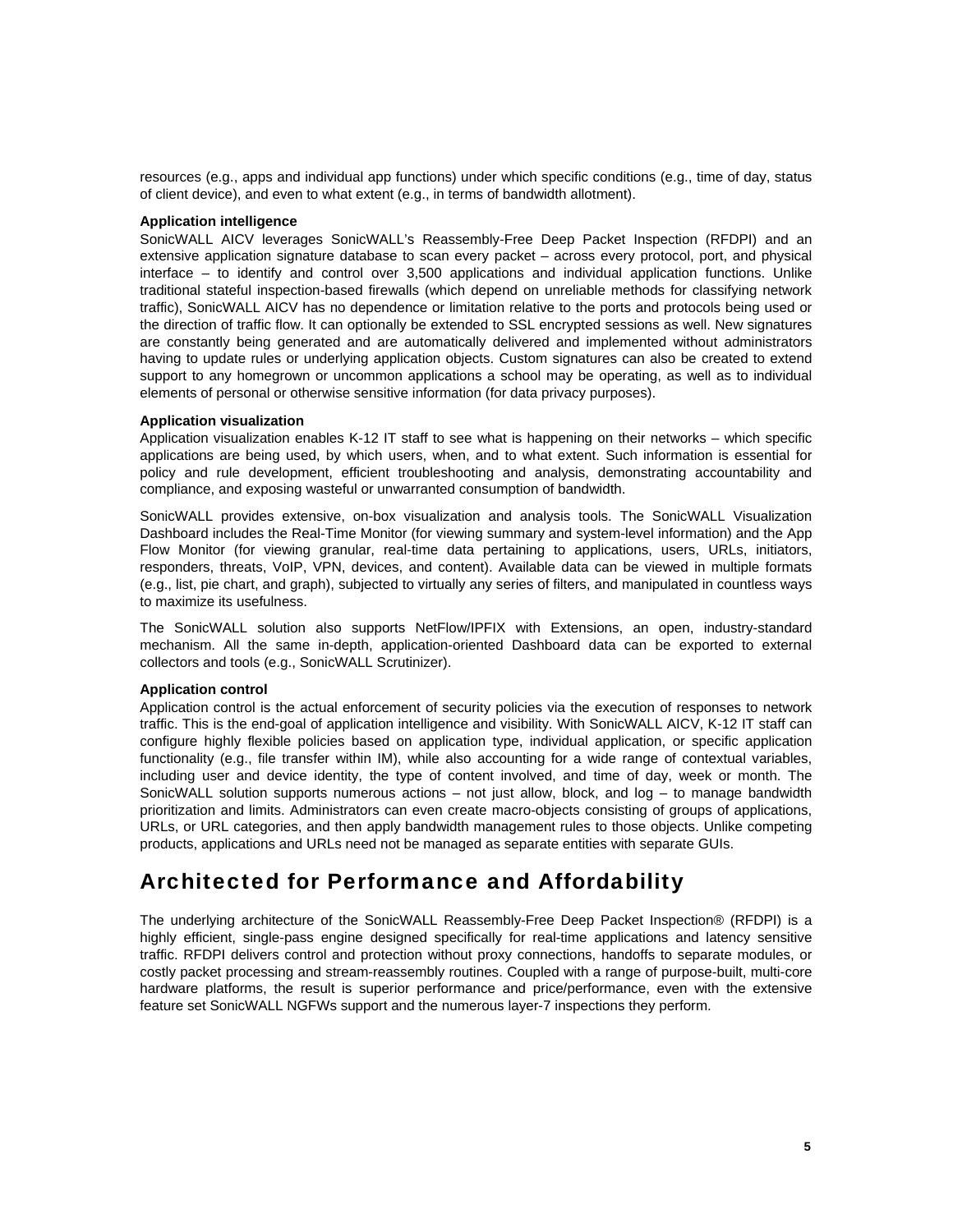# Delivering Consolidation, Ease of Management, and Lower TCO

With the SonicWALL NGFW, K-12 organizations obtain much more than a highly effective firewall. Fullfeatured web/content filtering, advanced threat protection, secure remote access capabilities and more are all included as integral components. With a robust, centralized management system, the result is a consolidated solution that substantially reduces total cost of ownership (TCO) by eliminating the need for numerous point products and vastly simplifying both initial deployment and ongoing administration.

### **Effective web and content filtering for Less**

The SonicWALL Content Filtering Service (CFS) combines a local cache of URL ratings (for high performance) with a centrally maintained, cloud-based ratings database (for comprehensive coverage and timely updates). Support for Active Directory user/group information, a combination of local and district-wide policies, customized allow/forbid lists (i.e., exceptions), and 64 ratings categories enables granular policy enforcement. A specific "hacking and proxy avoidance" category helps put an end to students circumventing associated controls or engaging in unlawful activities. A combination of customizable, real-time and historical reports is available to monitor student activities and demonstrate CIPA compliance. Most importantly, with SonicWALL CFS, K-12 organizations obtain an enterprise-class content filtering solution without the need to purchase, implement, and maintain separate, dedicated content filtering devices and yet another management application.

#### **Comprehensive threat prevention**

SonicWALL Gateway Anti-Virus, Anti-Spyware, and Intrusion Prevention Service tightly integrate with the rest of the solution. These capabilities ensure allowed sessions are free from embedded threats such as malware and other types of attacks –without the need for separate devices and management tools. Unlike competing products, the SonicWALL RFDPI engine can scan both arbitrarily large files (i.e., there is no size limitation) and large numbers of small files for all types of malware, all while introducing negligible latency. Threat scans are bi-directional, enabling detection when threats "phone home," and are applicable for all protocols and applications regardless of port. SonicWALL supplements onboard signature language with an Intelligent Cloud Malware Detection Engine. Flows susceptible to malware infections are tokenized by the RFDPI engine and then compared in real-time – much like a high-speed DNS query – to a cloud database containing millions of additional signatures.

### **Completely secure remote access**

SonicWALL Clean VPN is a powerful and innovative approach that addresses the user mobility and device proliferation associated with anytime/anywhere learning. With SonicWALL Clean VPN, a first "wave" of protection is provided by requiring user authentication, confirming that associated client devices comply with corporate policies/configuration standards, encrypting all session traffic, and establishing granular control over which applications and resources users can access in any given scenario. Integral malware scanning and intrusion prevention capabilities scrub all authorized sessions for embedded threats, thereby delivering yet another layer of protection.

#### **Completely secure WLANs**

Clean Wireless is SonicWALL's answer to many of the security, performance and management challenges that plague WLAN technology. By integrating SonicPoint-N Dual-Band access points with SonicWALL NGFWs, Clean Wireless allows K-12 administrators to consistently enforce one set of policies over both wired and wireless networks. All WLAN traffic is protected by the authentication and encryption mechanisms common to most WLAN solutions. It is also subjected to the granular access and bandwidth control policies enabled by SonicWALL AICV, and then scrubbed for all types of threats by the NGFW's other gateway security services. As an added benefit, centralized configuration and management of access points by SonicWALL NGFWs eliminates the need for separate, standalone wireless access controllers. SonicWALL NGFWs can also function as a secure wireless switch and controller that automatically detects and configures SonicPoint wireless access point devices.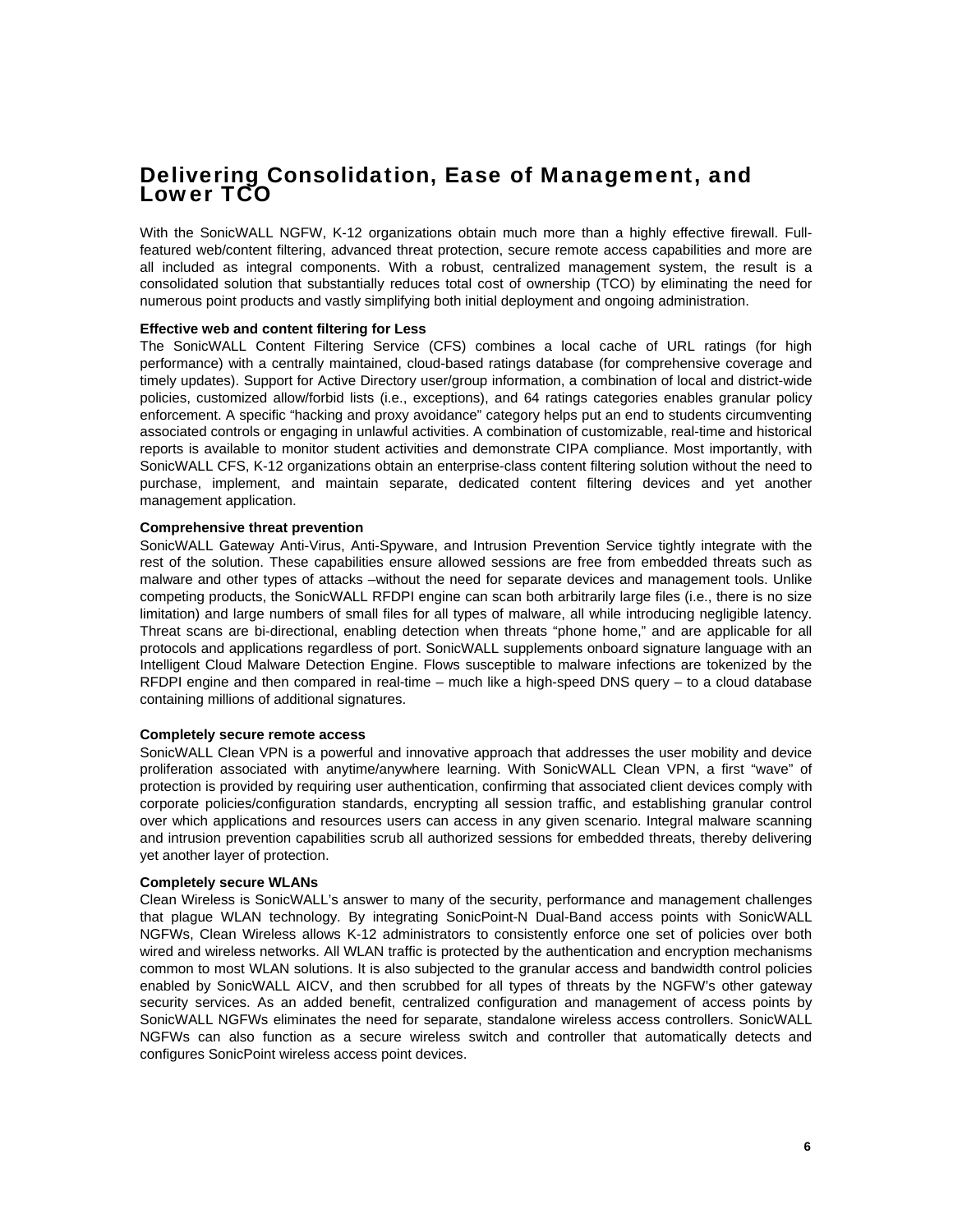#### **Simplified management and reporting**

SonicWALL Global Management System (GMS®) is a scalable and highly intuitive solution that helps K-12 organizations reduce TCO and ensure consistent, effective enforcement of network security policies. With GMS, administrators can efficiently manage NGFW configurations and view real-time monitoring metrics across distributed sites. SonicWALL Analyzer is a complementary web-based tool that further simplifies troubleshooting, bandwidth management, forensic, and compliance tasks by delivering fully customizable reports and dashboards illustrating and documenting all aspects of network activity – including which specific users are using which applications or sites, when, and to what extent.

### **Complete, consolidated coverage**

The SonicWALL NGFW product line extends from the TZ 210 (supporting up to 110 Mbps of applicationlayer inspection and intrusion prevention) to the 5-model Network Security Appliance (NSA) Series (up to 1.4 Gbps), the 4-model E-Class NSA Series (up to 3.7 Gbps), and the 4-model SuperMassive E10000 Series (up to 30+ Gbps). The core feature set is consistent across models, including full AICV, IPS, and malware prevention capabilities. With this line of solutions, SonicWALL is able to meet the price, performance, and functionality requirements of any K-12 organization, from the smallest individual school to the largest district.

# Competing "Solutions" Fail to Make the Grade

Competing products typically fall short of SonicWALL NGFWs. Limitations of these competitors include:

- Inherently flawed app identification and control, because they rely on ports and protocols for initial classification and/or are unable to account for evasive techniques (e.g., use of non-standard ports, port hopping, protocol tunneling, and SSL encryption)
- **Insufficiently granular policy enforcement, either in terms of who and what (i.e., apps/functions) can** be controlled, or the variety of responses available
- Reliance on proxy-based technology, which negatively impacts performance and often leads to malware scanning limitations (e.g., in terms of file size or count)
- Malware scanning capabilities that are limited to a small subset of protocols
- Content filtering capabilities limited to a handful of protocols (e.g., ftp and web only)
- Multiple separate devices required to support a comparable set of security functions
- Dependency on third-party security components, which translates into sub-optimal performance, effectiveness and manageability
- Limited choice of hardware platforms and/or inconsistency in terms of which capabilities are available on which platforms
- Non-integrated wireless access point devices must be individually and manually configured

Table 1 further illustrates many of the advantages of the SonicWALL NGFW by providing a side-by-side comparison with several other "solutions" currently in use or being considered by many K-12 organizations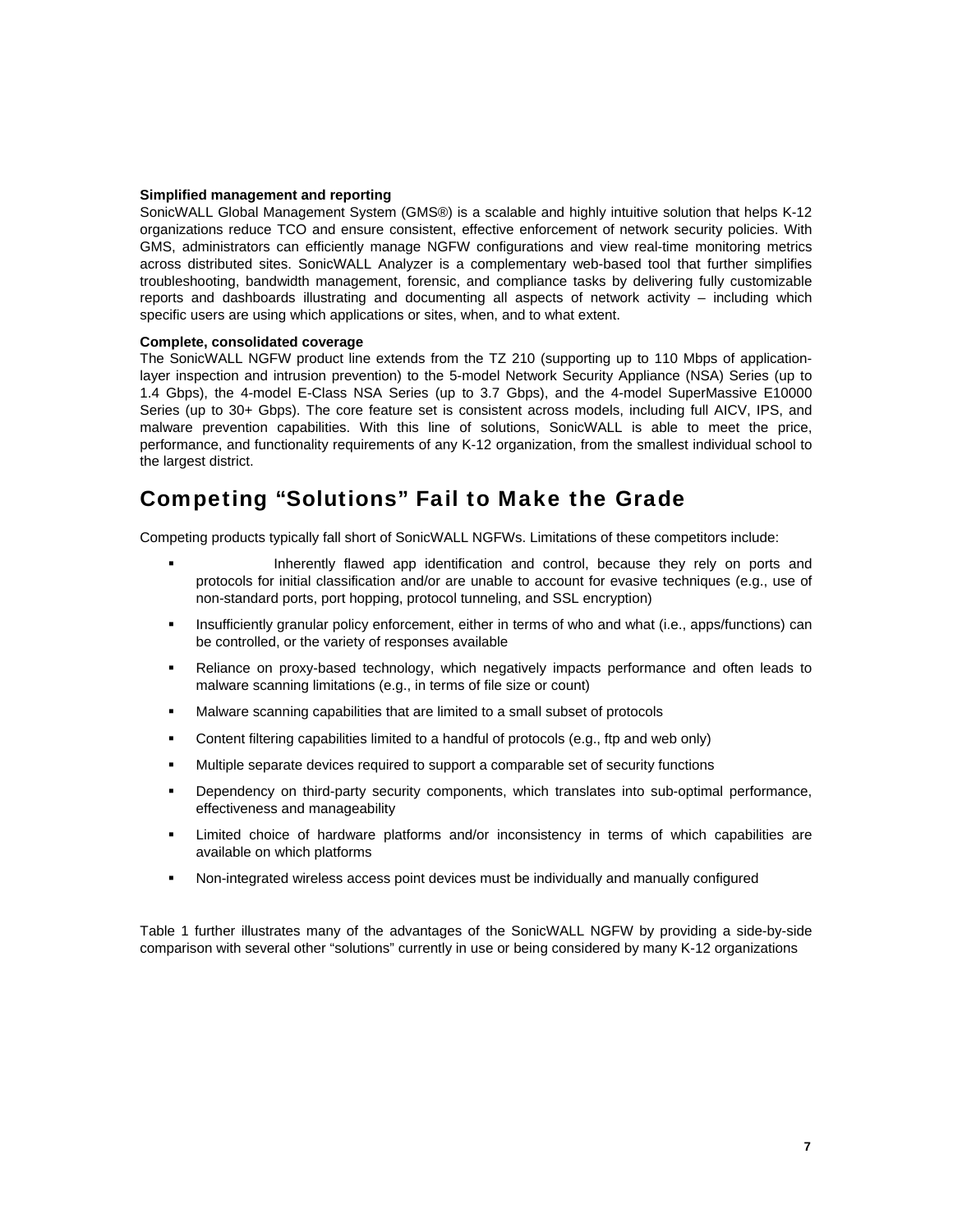| <b>Capabilities</b>                     | <b>Firewalls/NGFW Products</b>                                                                    |                                                 |                                     | <b>Content Filtering Products</b> |                                           |                              |
|-----------------------------------------|---------------------------------------------------------------------------------------------------|-------------------------------------------------|-------------------------------------|-----------------------------------|-------------------------------------------|------------------------------|
|                                         | <b>SonicWALL E-Class</b><br><b>NSA, NSA and TZ</b>                                                | Cisco<br><b>ASA Series</b>                      | <b>Fortinet</b><br><b>Fortigate</b> | Juniper<br><b>SRX Series</b>      | <b>Lightspeed Systems</b><br>Suite        | Websense<br><b>WSG</b>       |
| App Intelligence                        | $3500 +$ signatures                                                                               | < Signatures                                    | $<$ Signatures                      | $<$ Signatures                    | Not supported                             | Supported                    |
|                                         | Highly accurate<br>and effective                                                                  | Inherently flawed                               | Supported                           | <b>Inherently flawed</b>          | Not supported                             | Supported                    |
|                                         | Support for custom<br>signatures                                                                  | Not supported                                   | Not supported                       | Not supported                     | Not supported                             | Supported                    |
| <b>App Visualization</b>                | Comprehensive<br>on-box monitors                                                                  | Not supported                                   | Not supported                       | Not supported                     | Not supported                             | Not supported                |
|                                         | <b>Export detailed</b><br>app-oriented data                                                       | Not supported                                   | Not supported                       | Not supported                     | Not supported                             | Not supported                |
| App control                             | Numerous response<br>options                                                                      | Limited                                         | Supported                           | Supported                         | Not supported                             | Supported                    |
| Bandwidth<br>management                 | Highly granular<br>enforcement                                                                    | Less granular                                   | Less granular                       | Less granular                     | Not supported                             | Supported                    |
|                                         | Highly granular<br>enforcement                                                                    | Not supported                                   | Supported                           | Supported                         | Only based on port<br>or content category | Supported                    |
| <b>Content/URL</b>                      | <b>Extensive signatures</b>                                                                       | Not supported                                   | Supported                           | Supported                         | Supported                                 | Supported                    |
| filtering                               | Highly granular<br>enforcement                                                                    | Not supported                                   | Supported                           | Supported                         | Supported                                 | Supported                    |
|                                         | Easy exception<br>handling                                                                        | Not supported                                   | Supported                           | Supported                         | Supported                                 | Supported                    |
|                                         | <b>Blocks proxy sites</b>                                                                         | <b>Not Supported</b>                            | Supported                           | Supported                         | Supported                                 | Supported                    |
| <b>Breadth of security</b><br>functions | Extensive (FW,<br><b>SSL VPN, IPsec</b><br>VPN, IPS, AV,<br>Anti-spyware, URL<br>filtering, Etc.) | Can't run all<br>capabilities<br>simultaneously | Extensive                           | Limited                           | Not supported                             | Web security<br>and DLP only |
| Anti-Virus and<br>Anti-Malware          | No file size or file<br>count limitations                                                         | Only with add-on<br>module                      | Limited file sizes                  | Not supported                     | Supported                                 | Supported                    |
|                                         | Scans all traffic on<br>all ports, protocols,<br>interfaces                                       | Only with add-on<br>module                      | Supported                           | Not supported                     | Supported                                 | Supported                    |
|                                         | Cloud augmentation                                                                                | Not supported                                   | Not supported                       | Not supported                     | Not supported                             | Supported                    |
| Performance                             | Single-pass<br>inspection engine                                                                  | Not supported                                   | Supported                           | Not supported                     | Not applicable                            | Not applicable               |
|                                         | No proxies                                                                                        | Supported                                       | Supported                           | Not supported                     | Not applicable                            | Not applicable               |
|                                         | Multi-core hardware                                                                               | Not supported                                   | Asic-based                          | Multi-core hardware               | Not applicable                            | Not applicable               |
| Price/performance                       | Excellent                                                                                         | Poor                                            | Fair                                | Poor                              | Fair                                      | Poor                         |
| <b>Platform selection</b>               | 14 models from<br>100mbps-30gbps<br>for NGFW<br>functionality                                     | 11 models from<br>75mbps-10gbps                 | $19+$ models from<br>10mbps-60gbps  | 10 models from<br>65mbps-30gbps   | 2 models from<br>45mbps-10gbps            | 2 models                     |
|                                         | Consistent feature<br>across all platforms<br>set                                                 | Not supported                                   | Supported                           | Not Supported                     | Supported                                 | Supported                    |
| Technology<br>ownership                 | 100% In-house<br>for security                                                                     | In-house                                        | In-house                            | In-house                          | In-house                                  | In-house                     |
| Manageability                           | Centralized control,<br>highly intuitive, and<br>includes numerous<br>efficiency features         | Centralized                                     | Centralized                         | Centralized                       | Centralized                               | Centralized                  |

## **SonicWALL Application Intelligence, Control and Visualization**

SonicWALL Application Intelligence and Control can maintain granular control over applications, prioritize or throttle bandwidth, and manage website access. Its comprehensive policy capabilities include restricting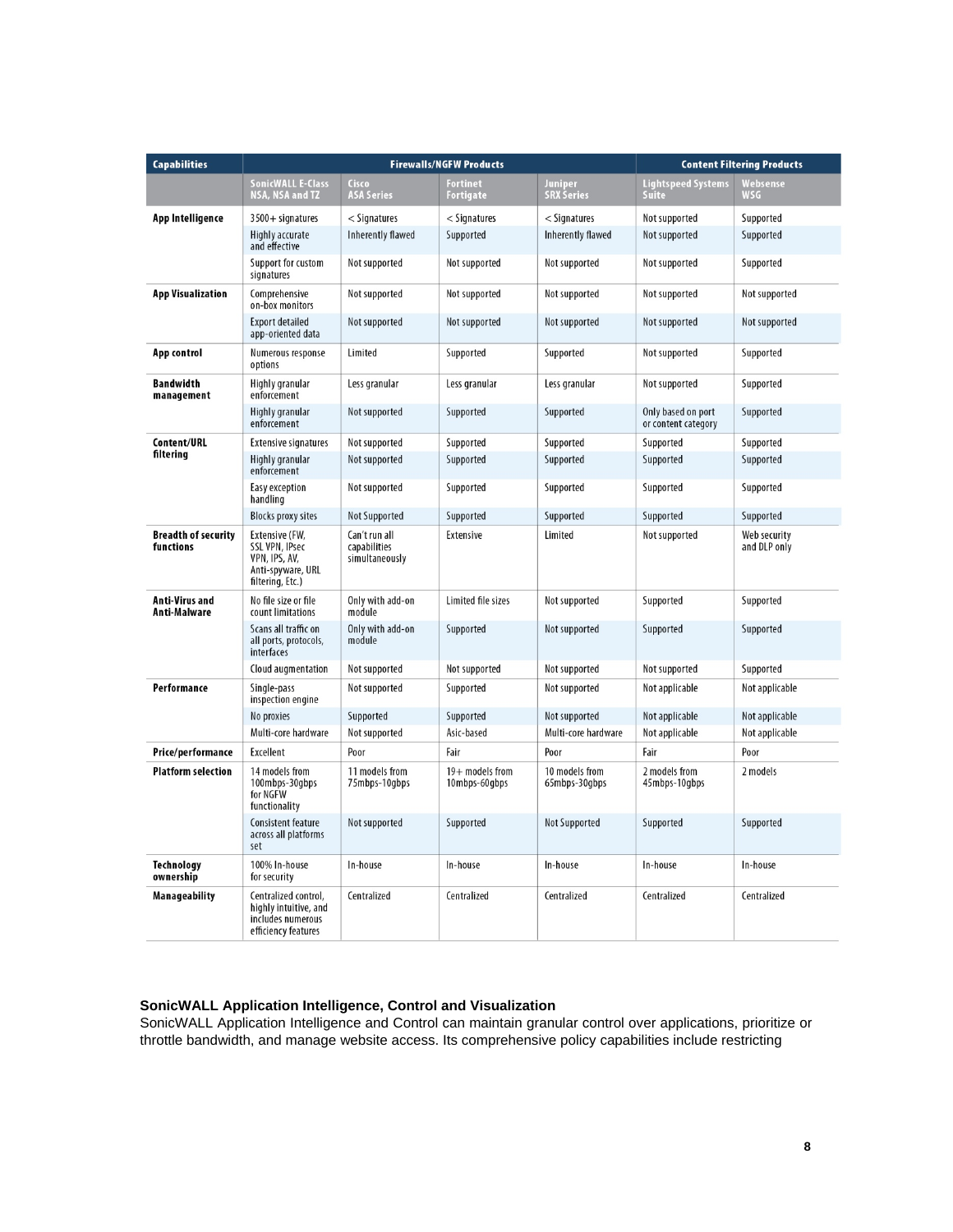transfer of specific files and documents, blocking email attachments using user-configurable criteria,

customizing application control, and denying internal and external web access based on various userconfigurable options.

- The SonicWALL App Flow Monitor provides real-time graphs of applications, ingress and egress bandwidth, active website connections and user activity.
- This visualization capability enables administrators to effectively monitor all the traffic and users, and take action to revise policy based on critical observations.

## **SonicWALL Global Management System**

The SonicWALL Global Management System (GMS) provides school districts with a powerful and intuitive solution to centrally manage and rapidly deploy SonicWALL firewall, anti-spam, backup and recovery, and secure remote access solutions in distributed environments.

- Flexible deployment options include software, hardware or as a virtual appliance.
- SonicWALL GMS also provides centralized real-time monitoring, and comprehensive policy and compliance reporting.
- GMS streamlines security policy management and appliance deployment, minimizing administration overhead.
- For added redundancy and scalability, administrators can deploy GMS systems in a cluster configuration.
- The SonicWALL Application Traffic Analytics solution is a combination of a SonicWALL Next-Generation Firewall and one of the software tools in SonicWALL's suite of traffic flow analysis applications, including SonicWALL Global Management System (GMS) 7.0, SonicWALL Analyzer and SonicWALL Scrutinizer.
- The incorporation of next-generation syslog and IPFIX for application traffic analysis results in granular, flexible and easy-to-use real-time application level reporting capabilities.

## **Off-net content filtering**

K-12 schools benefit from a solution that enforces school content filtering policy on mobile or remote devices regardless of whether they are connected (locally or by VPN) or disconnected from the network. Off-Net Content Filtering technology enables schools with remotely distributed or at-home students to maintain compliance with CIPA regulations.